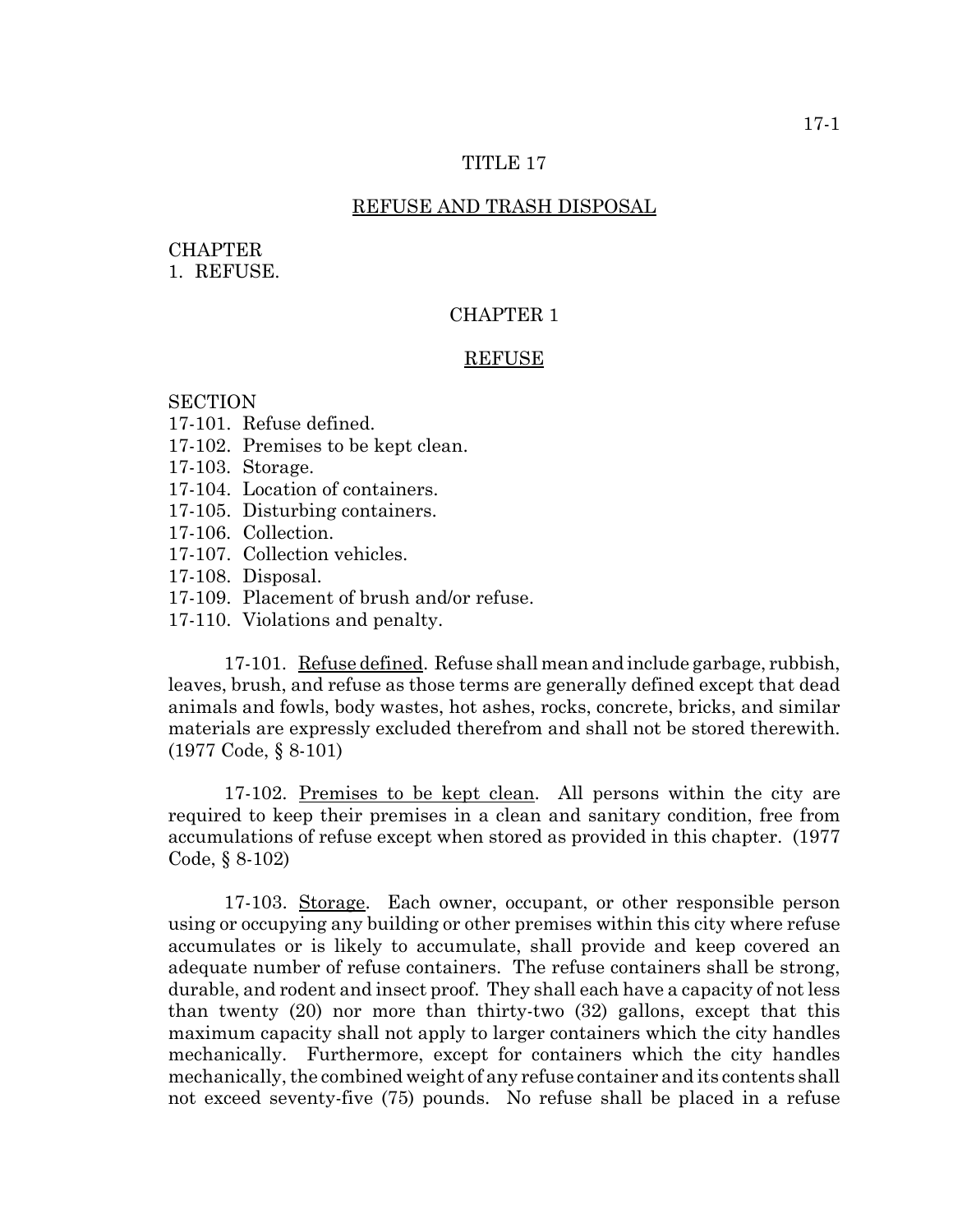container until such refuse has been drained of all free liquids. (1977 Code, § 8-103)

17-104. Location of containers. Where alleys are used by the city refuse collectors, containers shall be placed on or within six (6) feet of the alley line in such a position as not to intrude upon the traveled portion of the alley. Where streets are used by the city refuse collectors, containers shall be placed adjacent to and back of the curb, or adjacent to and back of the public sidewalk, or ditch or street line if there is no curb, no earlier than after sundown, the night before the calendar day scheduled for the collection of refuse therefrom. By the end of the calendar day of collection, after such containers have been emptied, the containers shall be moved by the owner or occupant of the premises to a place on the premises behind the front building line. (1977 Code, § 8-104, as replaced by Ord. #317, § 1, Nov. 1994)

17-105. Disturbing containers. No unauthorized person shall uncover, rifle, pilfer, dig into, turn over, or in any other manner disturb or use any refuse container belonging to another. This section shall not be construed to prohibit the use of public refuse containers for their intended purpose. (1977 Code,  $§ 8-105)$ 

17-106. Collection. All refuse accumulated within the corporate limits shall be collected, conveyed, and disposed of under the supervision of such officer as the board of commissioners shall designate. Collections shall be made regularly in accordance with an announced schedule. (1977 Code, § 8-106)

17-107. Collection vehicles. The collection of refuse shall be by means of vehicles with beds constructed of impervious materials which are easily cleanable and so constructed that there will be no leakage of liquids draining from the refuse onto the streets and alleys. Furthermore, all refuse collection vehicles shall utilize closed beds or such coverings as will effectively prevent the scattering of refuse over the streets or alleys. (1977 Code, § 8-107)

17-108. Disposal. The disposal of refuse in any quantity by any person in any place, public or private, other than at the site or sites designated for refuse disposal by the board of commissioners is expressly prohibited. (1977 Code, § 8-108)

17-109. Placement of brush and/or refuse. Brush and/or refuse, not suitable for collection from cans or similar containers, shall not be placed out for collection earlier than the weekend immediately prior to the scheduled date of collection thereof at a location consistent with section 17-104. (as added by Ord. #317, § 2, Nov. 1994)